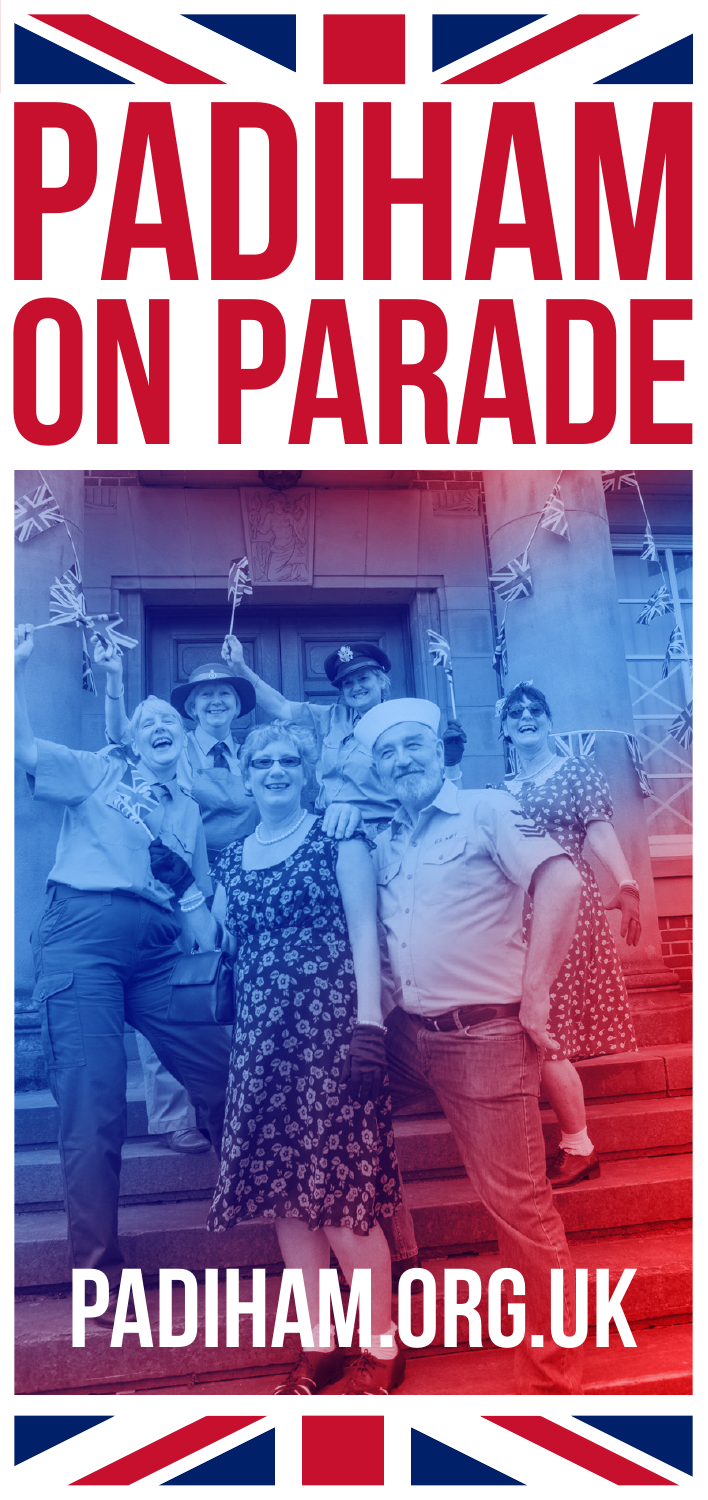## **PROGRAMME**

#### **Saturday 25th June**

#### **Padiham Town Hall Ballroom**

| 10.00 - 10.45 | 1940's style music    |
|---------------|-----------------------|
| 11.00 - 11.30 | Rachel Mercer         |
| 12.00 - 12.30 | George Formby Tribute |
| 13.00 - 13.30 | Kelly Waldie          |
| 14.00 - 14.40 | Rachel Mercer         |
| 15.00 - 15.30 | George Formby Tribute |
| 16.00 - 16.30 | Kelly Waldie          |
| 16.45         | 1940's style music    |

#### **Padiham Library**

Storytelling • Wartime memory boxes • Arts and crafts

#### **Padiham Archive**

Padiham's past and memorabilia exhibition

#### **The Plaza and Town Centre**

| 13.30 - 14.00        | Ukulele Band            |
|----------------------|-------------------------|
| 14.30 - 15.00        | Ukulele Band            |
| <b>Various Times</b> | Dapper Dan              |
| <b>Various Times</b> | Punch and Judy          |
| Various Times        | Rossendale Clog Dancers |
| <b>Various Times</b> | Drumming Band           |
| <b>Various Times</b> | Vintage Bus             |
| <b>Various Times</b> | Merlin Engine           |

#### **PLUS**

Funfair • Shooters Alley & Archery • Candy bomber • Talon - Bird Display • Hurricane Model Aircraft • Interactive demonstrations and re-enactments • Military Vehicle display • Café Rene in the Ballroom • The Ritz Afternoon Tea at The Fat Giraffe • Tractor Display • Stalls

#### **Pubs**

| 13.45 | Stevie Kay @ Free Gardeners Arms                  |
|-------|---------------------------------------------------|
|       | 13.00 & 14.00 Maria Manchester @ Kings Arms       |
|       | 14.00 & 15.00 Lili De Carlo @ Hare and Hounds     |
|       | 14.00 & 15.00 Golden Age Songbird @ Molly Rigby's |
|       | 15.00 & 16.15 Janine @ The Bridge Inn             |
|       | 16.00 & 17.30 Karen Howell @ Boyce's Barrel       |
|       |                                                   |